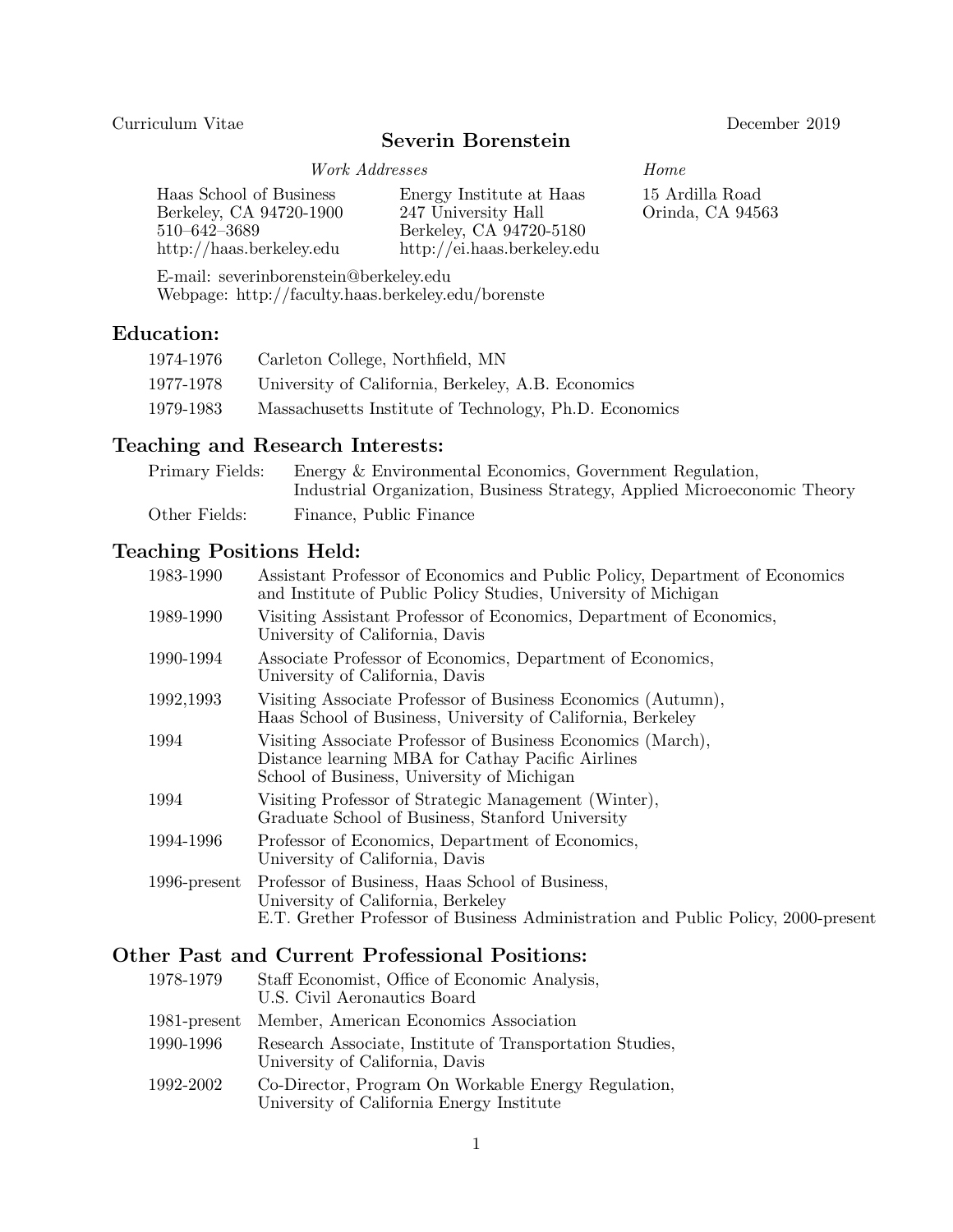| 1993-2000                     | Associate Editor of International Journal of Industrial Organization                                           |
|-------------------------------|----------------------------------------------------------------------------------------------------------------|
| 1993-1995                     | Associate Editor of Journal of Industrial Economics                                                            |
| 1995-2000                     | Editor of Journal of Industrial Economics                                                                      |
| 1997-2003                     | Member, Governing Board of California Power Exchange Corporation                                               |
| 1998-1999                     | Chair, Economic Analysis and Policy Group, Haas School of Business                                             |
| 1999-2000                     | Member, California Attorney General's Gasoline Task Force                                                      |
| 1999-2002                     | Co-Director, National Bureau of Economic Research Project on E-Commerce                                        |
| 2002-2009                     | Co-Director, Center for the Study of Energy Markets,<br>University of California Energy Institute              |
| 2004-2009                     | Member, Board of Editors, Journal of Economic Literature                                                       |
| $1992$ -present               | Research Associate, National Bureau of Economic Research                                                       |
| 1992-2012                     | Associate Editor of Review of Economics and Statistics                                                         |
| 1994-2014                     | Director, University of California Energy Institute                                                            |
| 2007-2013                     | Member, Board of Editors, American Economic Journal: Economic Policy                                           |
| 2008-2017                     | Member, External Advisory Board, University of Michigan Energy Institute                                       |
| $2009$ -present               | Member, Association of Environmental and Resource Economists                                                   |
| 2010-2011                     | Member, Future of Aviation Advisory Committee, U.S. Department of Transportation                               |
| 2010-2013                     | Member, Future of Transportation Fuels Working Group,<br>U.S. Department of Energy, National Petroleum Council |
| 2012-2013                     | Member, Emissions Market Assessment Committee,<br>California Air Resources Board                               |
| 2013-2016                     | Co-Editor, Journal of the Association of Environmental $\mathcal{C}$ Resource Economists                       |
| 2014-2017                     | Member, Petroleum Market Advisory Committee, California Energy Commission<br>Chair of PMAC 2015-2017           |
| $2015$ -present               | Member, Advisory Council, Bay Area Air Quality Management District                                             |
| 2016-2018                     | Member, Governing Board, Association of Environmental and Resource Economists                                  |
| 2009-2014,<br>$2018$ -present | Faculty Director, Energy Institute at the Haas School of Business                                              |
| $2019$ -present               | Member, Board of Governors, California Independent System Operator                                             |
| $2019$ -present               | Member, University of California President's Economic Advisory Group                                           |

# Honors, Scholarships, Fellowships and Grants:

| 1979-1981 | M.I.T. Graduate Scholarship                                                                                                                                                      |
|-----------|----------------------------------------------------------------------------------------------------------------------------------------------------------------------------------|
| 1982-1983 | Alfred P. Sloan Foundation Research Fellowship                                                                                                                                   |
| 1986      | University of Michigan Rackham Research Fellowship                                                                                                                               |
| 1986-1987 | University of Michigan Teaching Development Award                                                                                                                                |
| 1987-1990 | National Science Foundation Research Grant #SES-8711576<br>Principal Investigator, "Efficiency in the Allocation of Operating Licenses"                                          |
| Fall 1987 | Michigan Economic Society Undergraduate Teaching Award                                                                                                                           |
| 1988-1989 | University of Michigan Rothschild Research Fellowship                                                                                                                            |
| 1991-1993 | Universitywide Energy Research Group Research Grant<br>Co-Principal Investigator (with Colin Cameron)<br>"Asymmetric Retail Gasoline Price Responses to Crude Oil Price Changes" |
| 1996-1997 | Recipient, Earl F. Cheit Outstanding Teaching Award for Haas Daytime MBA Program                                                                                                 |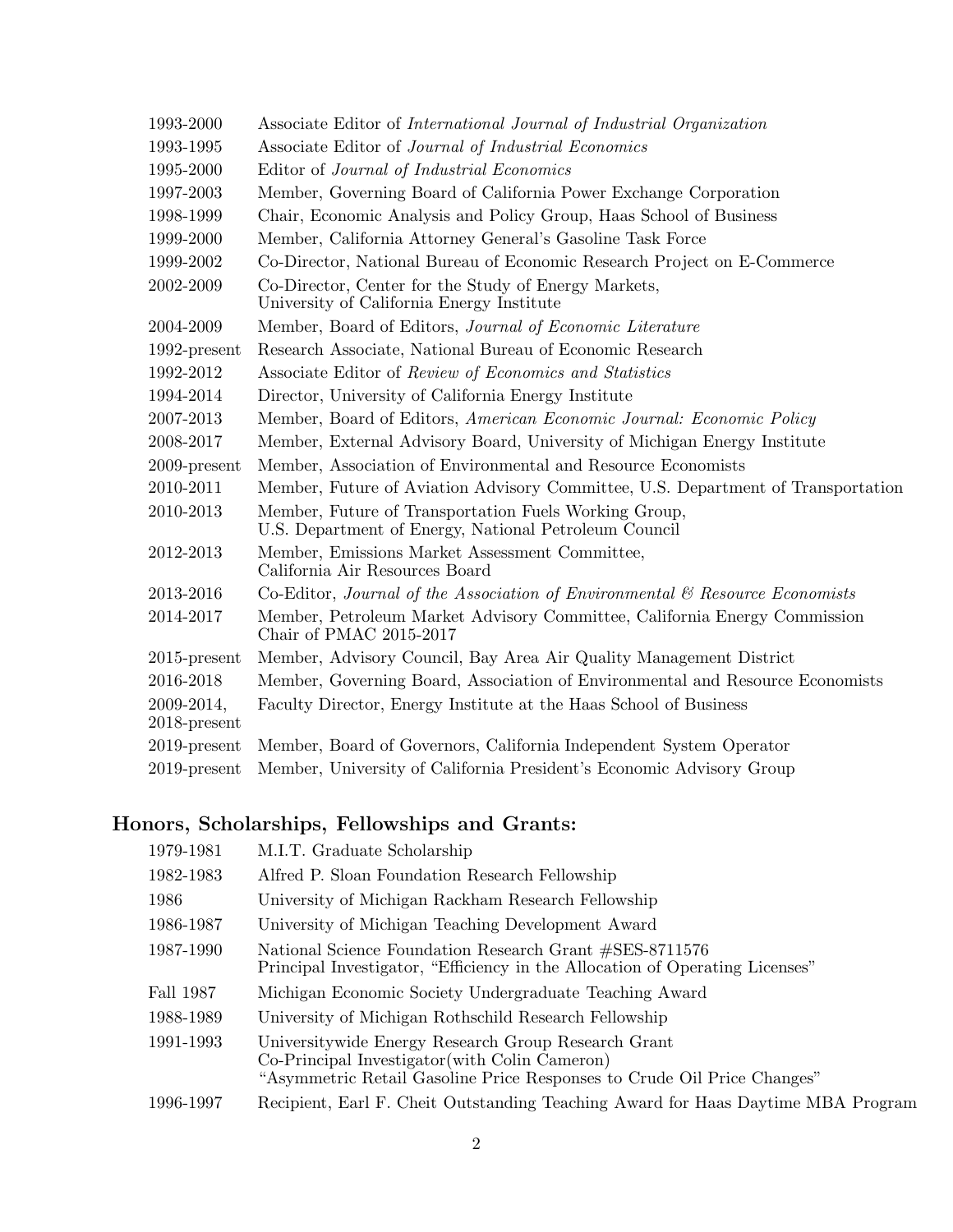| 1996-1997      | Finalist, Earl F. Cheit Outstanding Teaching Award for Haas PhD Program                                                                                                      |
|----------------|------------------------------------------------------------------------------------------------------------------------------------------------------------------------------|
| 1998-1999      | National Bureau of Economic Research/Sloan Foundation Research Grant<br>Co-Principal Investigator (with Joseph Farrell), "Why Do Firms Cut Costs?"                           |
| 2002           | Voted Favorite Core Curriculum Professor by Haas MBA Class of 2002                                                                                                           |
| 2002           | Hewlett Foundation/Energy Foundation Research Grant<br>Principal Investigator, "Price-Responsive Demand in Electricity Markets"                                              |
| 2003-2004      | California Energy Commission Research Contract to U.C. Energy Institute<br>Principal Investigator, "Market Power in California's Gasoline Market"                            |
| 2005           | Distinguished Service Award, Public Utility Research Center, University of Florida                                                                                           |
| 2005           | Distinguished Faculty Mentoring Award (for graduate student mentoring), U.C. Berkeley                                                                                        |
| 2005-2006      | Finalist, Earl F. Cheit Outstanding Teaching Award for Haas Daytime MBA Program                                                                                              |
| 2007-2008      | Research Grant from Coleman Fung Risk Management Research Center<br>Principal Investigator,<br>"Security of Supply Concerns and Forward Price Premia in Natural Gas Markets" |
| 2001-2013      | California Energy Commission Research Grant to U.C. Energy Institute<br>Principal Investigator, "Center for the Study of Electricity Markets"                                |
| 2009-2014      | U.C. Office of the President Grant<br>Principal Investigator, "U.C. Center for Energy and Environmental Economics"                                                           |
| 2010           | Microsoft Research Gift<br>"The Impact of Dynamic Electricity Pricing on Low-Income Households"                                                                              |
| 2010-2011      | Lawrence Berkeley National Laboratory<br>Principal Investigator, "Smart Grid and Dynamic Pricing"                                                                            |
| 2012-2013      | California Air Resources Board<br>Principal Investigator, "Emissions Market Assessment Committee"                                                                            |
| 2012-2014      | California Air Resources Board<br>Principal Investigator, "Market Simulation Group"                                                                                          |
| 2013           | Research Gift from California Utilities Working Group<br>"Investigating a Higher Renewables Portfolio Standard in California"                                                |
| 2014           | Power Association of Northern California Achievement Award for contributions<br>to energy research and public policy                                                         |
| 2015           | Distinguished Fellow of the Industrial Organization Society                                                                                                                  |
| 2009, '14, '15 | <i>American Economic Review</i> Excellence in Refereeing Award                                                                                                               |
| 2015           | International Association for Energy Economics, Outstanding Contributions<br>to the Profession Award                                                                         |
| 2015           | Research Gift from Google<br>"Market Mechanisms for Reducing Greenhouse Gas Emissions"                                                                                       |
| 2015-16        | Recipient, Earl F. Cheit Outstanding Teaching Award for Haas Daytime MBA Program                                                                                             |
| 2017           | Energy Foundation Research Grant<br>Principal Investigator, "Modelling an Extension of California's Cap and Trade Program to 20                                              |
| 2018           | Sloan Foundation Research Grant<br>Principal Investigator, "U.S. Utility Rate Database"                                                                                      |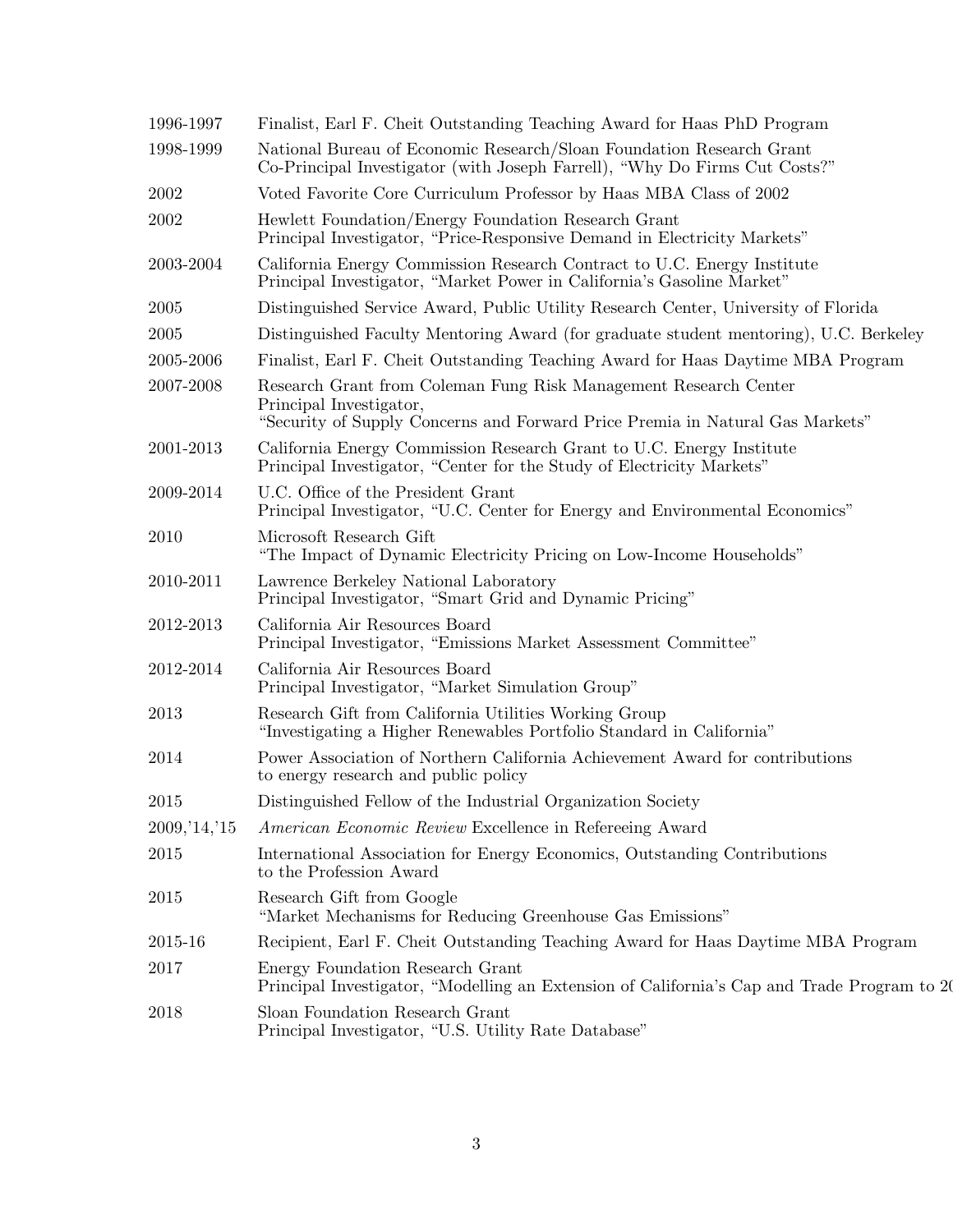## Journal Publications:

"Price Discrimination in Free-Entry Markets," RAND Journal of Economics, 16(Autumn 1985).

"On the Efficiency of Competitive Markets for Operating Licenses," Quarterly Journal of Economics, **103**(May 1988).

"Market Incentives for Safe Commercial Airline Operation," (with Martin Zimmerman), American Economic Review, 78(December 1988).

"The Economics of Costly Risk Sorting in Competitive Insurance Markets," International Review of Law and Economics, 9(June 1989).

"How to Carve a Medical Degree: Human Capital Assets in Divorce Settlements," (with Paul Courant), American Economic Review, 79(December 1989).

"Hubs and High Fares: Dominance and Market Power in the U.S. Airline Industry," RAND Journal of Economics, 20(Autumn 1989).

"Airline Mergers, Airport Dominance, and Market Power," American Economic Review Papers and Proceedings, 80(May 1990).

"Carrot and Yardstick Regulation: Enhancing Market Performance with Output Prizes," (with Mark Bagnoli), Journal of Regulatory Economics, 3(June 1991).

"The Dominant-Firm Advantage in Multi-Product Industries: Evidence from the U.S. Airlines," Quarterly Journal of Economics, 106(November 1991).

"Selling Costs and Switching Costs: Explaining Retail Gasoline Margins," RAND Journal of  $Economics, 22(Autumn 1991).$ 

"The Evolution of U.S. Airline Competition," Journal of Economic Perspectives, 7(Spring 1992).

"Competition and Price Dispersion in the U.S. Airline Industry," (with Nancy Rose), Journal of Political Economy, 103(August 1994).

"Antitrust Policy in Aftermarkets," (with Jeffrey MacKie-Mason and Janet Netz), Antitrust Law Journal, 63(Winter 1995).

"Bankruptcy and Pricing Behavior in U.S. Airline Markets" (with Nancy Rose), American Economic Review Papers and Proceedings, 85(May 1995).

"Dynamic Pricing in Retail Gasoline Markets" (with Andrea Shepard), RAND Journal of Economics, 27(Autumn 1996).

"Settling for Coupons: Discount Contracts as Compensation and Punishment in Antitrust Lawsuits," *Journal of Law and Economics*, **39**(October 1996).

"Market Power in California Electric Markets" (with James Bushnell, Edward Kahn, and Steven Stoft), Utilities Policy, 5(3/4, 1996).

"Do Gasoline Prices Respond Asymmetrically to Crude Oil Price Changes?" (with Colin Cameron and Richard Gilbert), Quarterly Journal of Economics, 112 (February 1997).

"Why Do All the Flights Leave at 8 a.m.? Competition and Brand Differentiation in Airline Scheduling" (with Janet Netz), *International Journal of Industrial Organization*, 17(July 1999).

"An Empirical Analysis of the Potential for Market Power in California's Electricity Industry" (with James Bushnell), Journal of Industrial Economics, 47(September 1999).

"Market Power in Electricity Markets: Beyond Concentration Measures" (with James Bushnell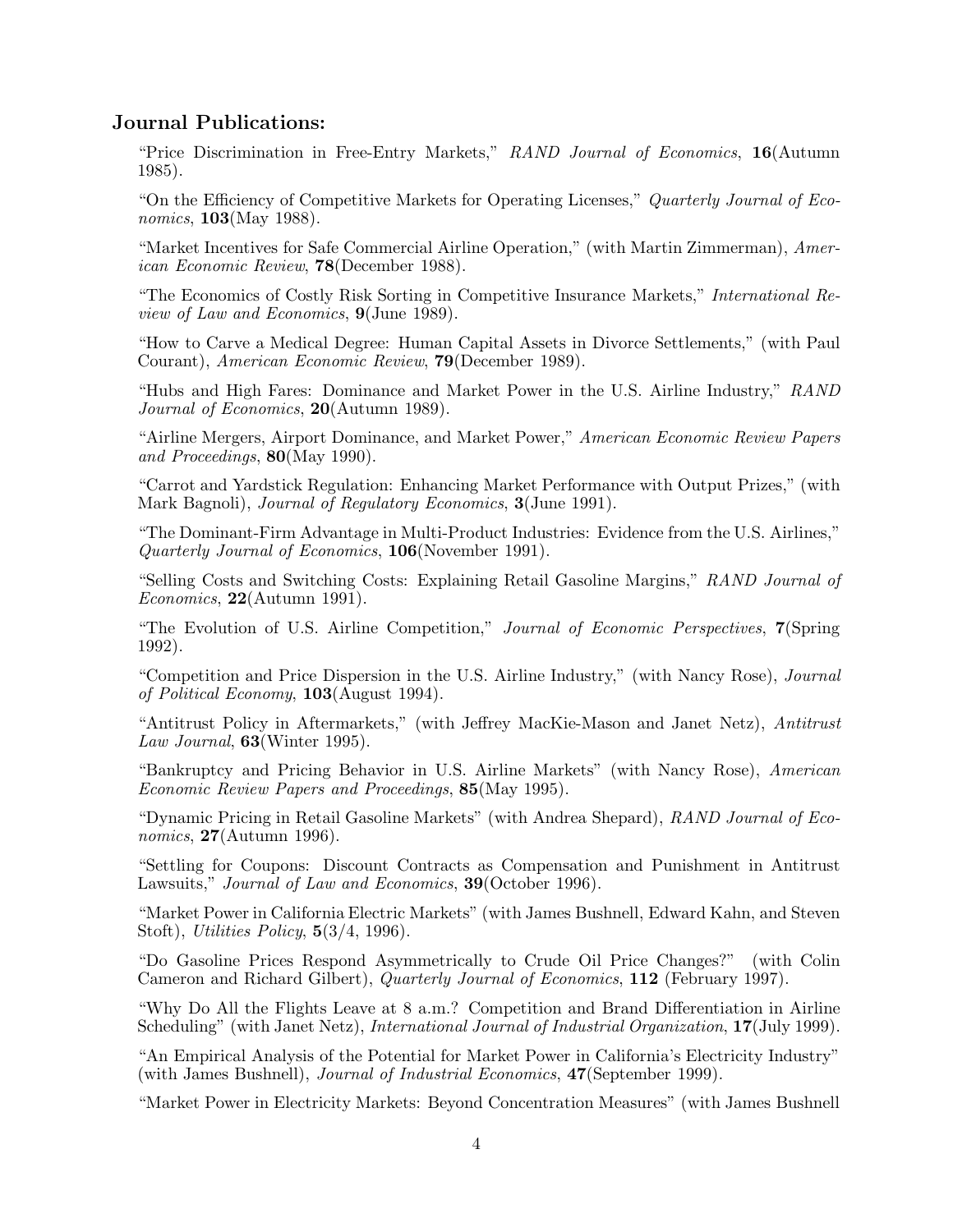and Christopher Knittel), Energy Journal, 20(4,1999).

"Is Cost Cutting Evidence of X-Inefficiency?" (with Joseph Farrell), American Economic Review Papers and Proceedings, 90(May 2000).

"Exercising Market Power in Proprietary Aftermarkets," (with Jeffrey MacKie-Mason and Janet Netz), Journal of Economics and Management Strategy,  $9$ (Summer 2000).

"The Competitive Effect of Transmission Lines in a Deregulated Electricity Generation Market" (with James Bushnell and Steven Stoft), RAND Journal of Economics, 31(Summer 2000).

"Economics and Electronic Commerce" (with Garth Saloner), Journal of Economic Perspectives, 15(Winter 2001).

"The Trouble With Electricity Markets: Understanding California's Restructuring Disaster," Journal of Economic Perspectives, 16(Winter 2002).

"Sticky Prices, Inventories, and Market Power in Wholesale Gasoline Markets," (with Andrea Shepard), RAND Journal of Economics, 33(Spring 2002).

"Measuring Market Inefficiencies in California's Deregulated Wholesale Electricity Market" (with James Bushnell and Frank Wolak), American Economic Review, 92(December 2002).

"The Impact of Bankruptcy on Airline Service Levels" (with Nancy Rose ), American Economic Review Papers and Proceedings, 94(May 2003).

"The Long-Run Efficiency of Real-Time Electricity Pricing," *Energy Journal*,  $26(3)$  (2005).

"On the Efficiency of Competitive Electricity Markets With Time-Invariant Retail Prices," (with Stephen Holland), RAND Journal of Economics, 36(Autumn 2005).

"Customer Risk from Real-Time Retail Electricity Pricing: Bill Volatility and Hedgability", Energy Journal,  $28(2)$  (2007).

"Wealth Transfers Among Large Customers from Implementing Real-Time Retail Electricity Pricing," *Energy Journal*,  $28(2)$ <sup> $(2007)$ </sup>.

"Do Investors Forecast Fat Firms? Diagnosing Profit Dissipation from the Stock Market Values of Gold Mining Firms," (with Joe Farrell), RAND Journal of Economics, 38(Autumn 2007).

"Inefficiencies and Market Power in Financial Arbitrage: A Study of California's Electricity Markets," (with James Bushnell, Christopher Knittel, and Catherine Wolfram), Journal of Industrial Economics, 56(2) (June 2008).

"Why Can't U.S. Airlines Make Money?" American Economic Review Papers and Proceedings, 101(May 2011). (A longer version is available as NBER Working Paper #16744)

"The Public and Private Economics of Renewable Energy," Journal of Economic Perspectives, 26(Winter 2012).

"The Equity and Efficiency of Two-Part Tariffs in U.S. Natural Gas Markets," (with Lucas Davis) Journal of Law and Economics, 55(1), February 2012.

"The Redistributional Impact of Nonlinear Electricity Pricing," American Economic Journal: Economic Policy, 4(3), August 2012.

"Career Concerns, Inaction and Market Inefficiency: Evidence from utility regulation," (with Meghan Busse and Ryan Kellogg), Journal of Industrial Economics, 60(2), June 2012.

"Effective and Equitable Adoption of Opt-In Residential Dynamic Electricity Pricing," Review of Industrial Organization, 42(2), March 2013, 127-160.

"The Incidence of an Oil Glut: Who Benefits from Cheap Crude Oil in the Midwest?" (with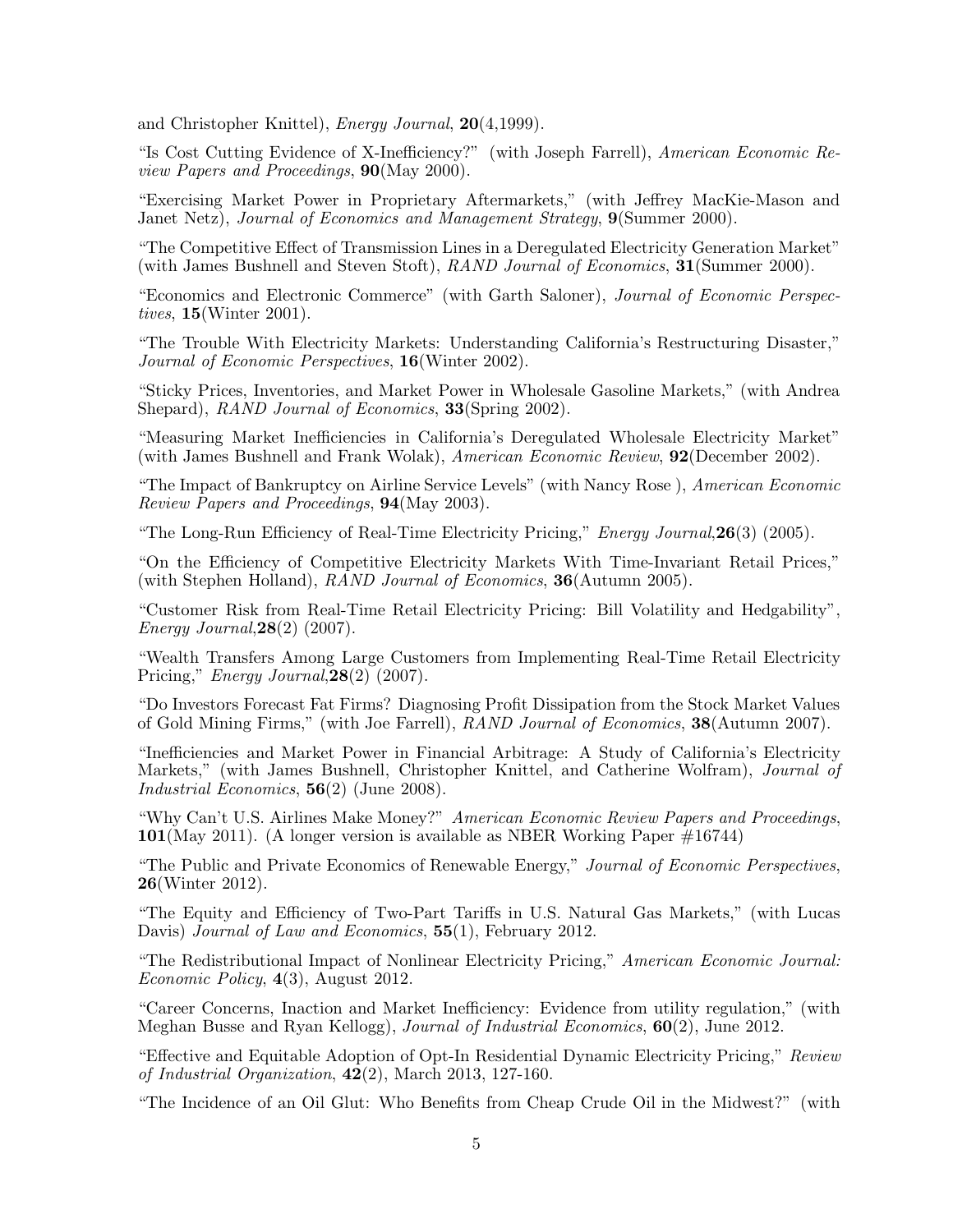Ryan Kellogg) Energy Journal, 35(1), January 2014, 15-33.

"A Microeconomic Framework for Evaluating Energy Efficiency Rebound And Some Implications," Energy Journal,  $36(1)$ , January 2015, 1-21.

"The U.S. Electricity Industry After 20 Years of Restructuring," (with James Bushnell) Annual Review of Economics, 7, 2015, 437-463.

"The Power and the Limits of Industrial Organization," Review of Industrial Organization, 48(3), 2016, 241-246.

"The Distributional Effects of US Clean Energy Tax Credits," (with Lucas Davis) Tax Policy and the Economy, 30, 2016, 191-234.

"The Private Net Benefits of Residential Solar PV: The Role of Electricity Tariffs, Tax Incentives and Rebates," Journal of the Association of Environmental and Resource Economists, 4(S1), September 2017.

"Expecting the Unexpected: Emissions Uncertainty and Environmental Market Design", (with James Bushnell, Frank A. Wolak, and Matthew Zaragoza-Watkins) American Economic Review, November 2019, 109(11), pp. 3953-3977..

#### Other Publications:

"High Air Fares: Don't Blame Deregulation," Washington Post, August 25, 1987.

"USAir Merger Promises Higher Fares, Less Competition," Hartford Courant, January 12, 1988.

"Losses in Airline Demand and Value Following Accidents," (with Martin Zimmerman) in Moses and Savage, eds., Transportation Safety in an Age of Deregulation, Oxford: Oxford University Press, 1989.

"Dissipating the Airline Deregulation Dividend: The Decline of Competition at Hub Airports," Regulation, Fall 1990 (and reply letter in Winter 1991 issue).

"Prospects for Competitive European Air Travel," in W.J. Adams, ed. Singular Europe: Economy and Polity of the European Community After 1992, Ann Arbor: University of Michigan Press, 1992.

"USAir in 1986," (with Andrea Shepard), Stanford Graduate School of Business Strategic Management Case S-SM-4, January 1993.

"The Economics of Customer Lock-In and Market Power in the Service Business," (with Jeffrey MacKie-Mason and Janet Netz) in Patrick T. Harker, ed. The Service Productivity and Quality Challenge, Kluwer Academic Press, 1994.

"Uncle Sam at the Gas Pump: Causes and Consequences of Regulating Gasoline Distribution," (with Richard Gilbert), Regulation, Spring 1993.

"A Guide to the Blue Book," (principal authors Carl Blumstein and James Bushnell), Electricity Journal, September 1994.

"Repeat-Buyer Programs in Network Industries," in Werner Sichel ed., Networks, Infrastructure, and The New Task for Regulation, University of Michigan Press, 1996.

"Airline Deregulation" (with Nancy Rose), entry in The New Palgrave Dictionary of Law and Economics, New York: Grove's Dictionaries, 1998.

"Rapid Communication and Price Fixing: The Airline Tariff Publishing Company Case," in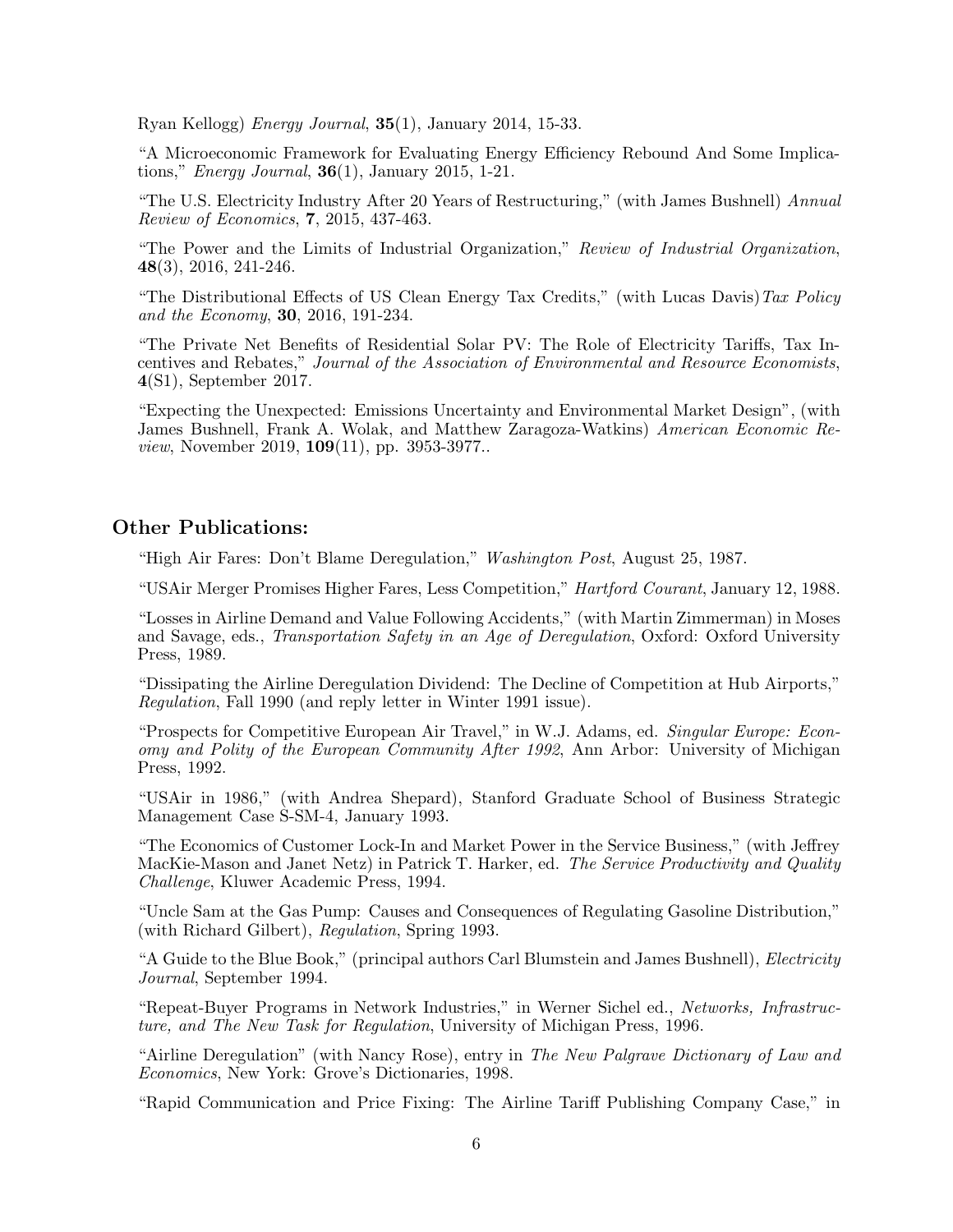John E. Kwoka and Lawrence J. White, eds., The Antitrust Revolution: The Role of Economics, Oxford University Press, 3rd edition, 1998. (Revised version in 4th edition, 2004.)

"A Cheaper Way to Clean Gasoline" (with Steven Stoft) in San Francisco Chronicle, March 16, 1999.

Comments on Kole and Lehn's "Workforce Integration and the Dissipation of Value in Mergers: The Case of USAir's Acquisition of Piedmont Aviation," in Mergers and Productivity, Steven Kaplan, ed., University of Chicago Press, 2000.

"California 'Lessons' Derive from Mischaracterization of Our Work," (with James Bushnell) letter in The Electricity Journal, March 2000.

"Electricity Restructuring: Deregulation or Reregulation?," (with James Bushnell), Regulation,  $23(2, 2000)$ .

"Understanding Competitive Pricing and Market Power in Wholesale Electricity Markets," The Electricity Journal, July 2000.

"California Consumers Haven't Seen Benefits of Deregulating the Electrical Industry Yet – What Went Wrong?" (with James Bushnell), San Jose Mercury News, August 27, 2000.

"Electricity Pricing Should Clue Consumers to Judicious Use," Los Angeles Times, January 17, 2001.

"Government Aid to Airlines is Just Excess Baggage for Taxpayers," Los Angeles Times, August 27, 2002.

"Power Politics Hurts Consumers," Financial Times, August 19, 2003.

"What's Wrong with Regulating Gasoline Prices?", Sacramento Bee, September 12, 2003.

"Solar Initiative Has a Dark Side", San Jose Mercury News, August 20, 2004.

"Mere drops in the world's oil barrel", San Jose Mercury News, June 2, 2005.

"Time-Varying Retail Electricity Prices: Theory and Practice," in Griffin and Puller, eds., Electricity Deregulation: Choices and Challenges, Chicago: University of Chicago Press, 2005.

"Will Solar PV Save You Money?", San Francisco Chronicle, April 21, 2008.

"Cost, Conflict and Climate: Navigating the Global Oil Market," Milken Institute Review, 4th Quarter 2008. (a more detailed version of the paper is available as "Cost, Conflict and Climate: U.S. Challenges in the World Oil Market," Center for the Study of Energy Markets Working Paper #177, University of California Energy Institute, Revised June 2008.)

"Gas Surcharge Could Help Deficit, Environment," Sacramento Bee, November 17, 2008.

"Markets for Anthropogenic Carbon Within the Larger Carbon Cycle," in The Design and Implementation of U.S. Carbon Policy, Don Fullerton and Catherine Wolfram eds., National Bureau of Economic Research and University of Chicago Press, 2012.

"Making the Wrong Case for Renewable Energy," Bloomberg Business Class, February 13, 2012.

"The U.S. Can't Control the World Oil Markets," U.S. News  $\mathcal{C}$  World Report, Debate Club, March 2, 2012.

"Why the U.S. Airlines Need to Adapt to a Slow-Growth Future," Bloomberg Business Class, June 4, 2012.

"Seeking a fix for Californias gasoline market problems," Los Angeles Times, December 2, 2012.

"How Airline Markets Work...Or Do They?" (with Nancy Rose), in N. Rose ed., Economic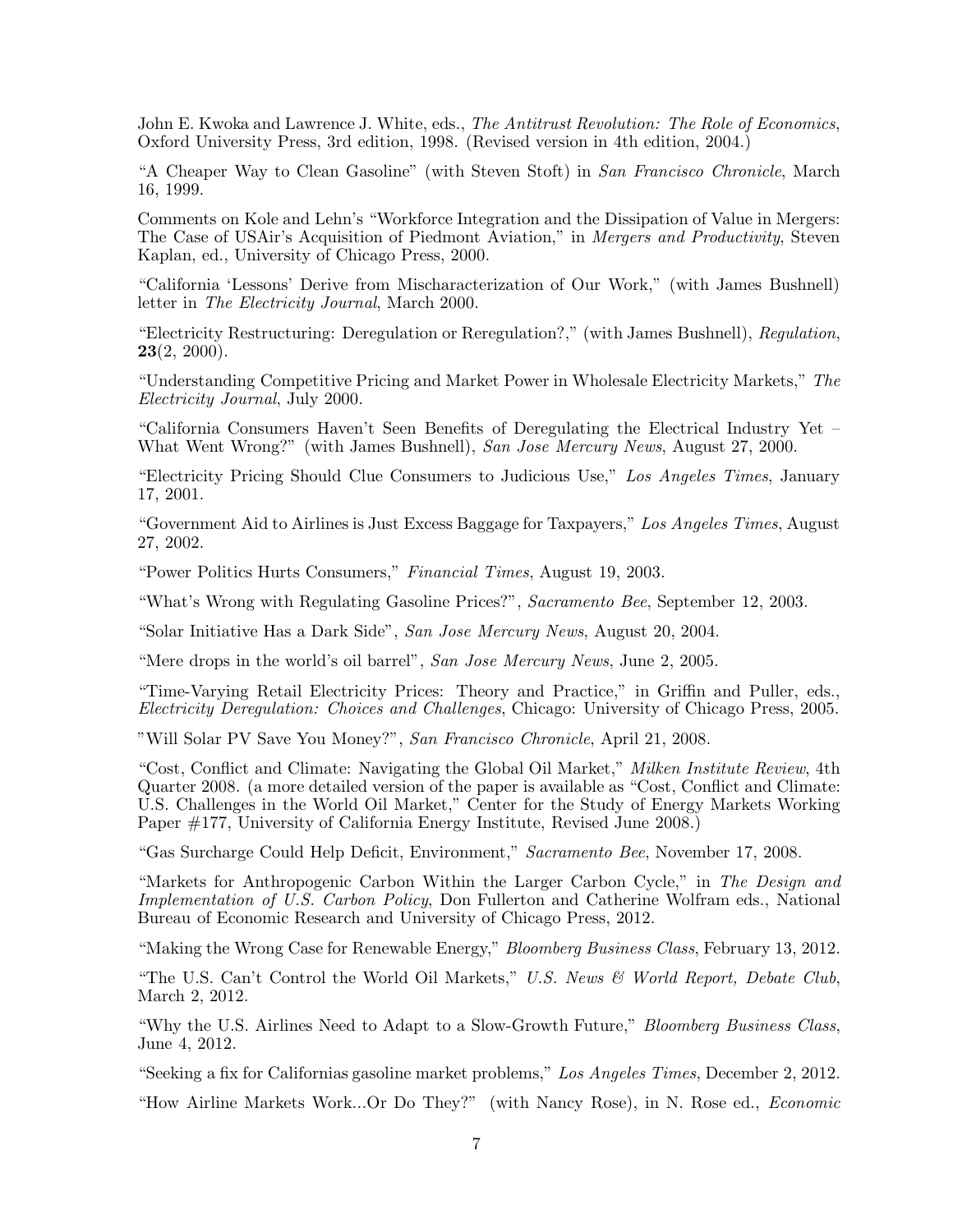Regulation and Its Reform: What Have We Learned?, University of Chicago Press, 2014.

"Three Legacy Airlines and Southwest. Now What?" Milken Institute Review (Trends Section), Second Quarter, 2014.

Contributing author on Kolstad C., K. Urama, J. Broome, A. Bruvoll, M. Carillo Olvera, D. Fullerton, C. Gollier, W. M. Hanemann, R. Hassan, F. Jotzo, M. R. Khan, L. Meyer, and L. Mundaca, 2014: "Social, Economic and Ethical Concepts and Methods" in Climate Change 2014: Mitigation of Climate Change. Contribution of Working Group III to the Fifth Assessment Report of the Intergovernmental Panel on Climate Change [Edenhofer, O., R. Pichs-Madruga, Y. Sokona, E. Farahani, S. Kadner, K. Seyboth, A. Adler, I. Baum, S. Brunner, P. Eickemeier, B. Kriemann, J. Savolainen, S. Schl¨imer, C. von Stechow, T. Zwickel and J.C. Minx (eds.)]. Cambridge University Press, Cambridge, United Kingdom and New York, NY, USA.

"An Economic Perspective on the EPAs Clean Power Plan", (with Meredith Fowlie, Lawrence Goulder, Matthew Kotchen,(lead authors) James Bushnell, Lucas Davis, Michael Greenstone, Charles Kolstad, Christopher Knittel, Robert Stavins, Michael Wara, Frank Wolak, and Catherine Wolfram), Science Science 14 November 2014: Vol. 346 no. 6211 pp. 815-816.

"Learning to love paying 10 cents more per gallon" Los Angeles Times, November 14, 2014.

"Is electricity's future really in the solar panels on your roof?" Orange County Register, August 2, 2015.

"Smug About Your Solar Rooftop? Not So Fast", Los Angeles Times, January 20, 2016.

"The Economics of Fixed Cost Recovery by Utilities", The Electricity Journal, 29, 2016, 5-12.

"An Rx for cap and trade", Sacramento Bee, August 11, 2016.

"Incandescent bulbs need to go in trash today", San Jose Mercury News and East Bay Times, January 6, 2017.

"Mystery Gas Charge Cost California Families \$1,200 Since 2015", San Jose Mercury News and East Bay Times, October 30, 2017.

"Keep California oil in the ground? The goal is good, but the policy doesn't pencil out" Los Angeles Times, August 16, 2018.

"What Does Daylight Saving Time Really Save?" San Jose Mercury News and East Bay Times, September 27, 2018

"Forget the gas tax. Let's get to the bottom of California's 22-cents-a-gallon mystery surcharge" Los Angeles Times, October 11, 2018

"Forget limiting Uber and Lyft vehicles to reduce congestion" San Francisco Chronicle, December 21, 2018

Blog Posts: https://energyathaas.wordpress.com/ (about 10 per year since 2012)

#### Educational Software:

"The Competitive Strategy Game," Version 3.50, August 2011. A computer simulation of competition among firms for use in undergraduate and graduate courses in economics and business. (Since Version 1.0 was relased in 1994, the CSG has been used in undergraduate, MBA, and/or Ph.D. courses at more than 90 colleges and universities in 23 countries including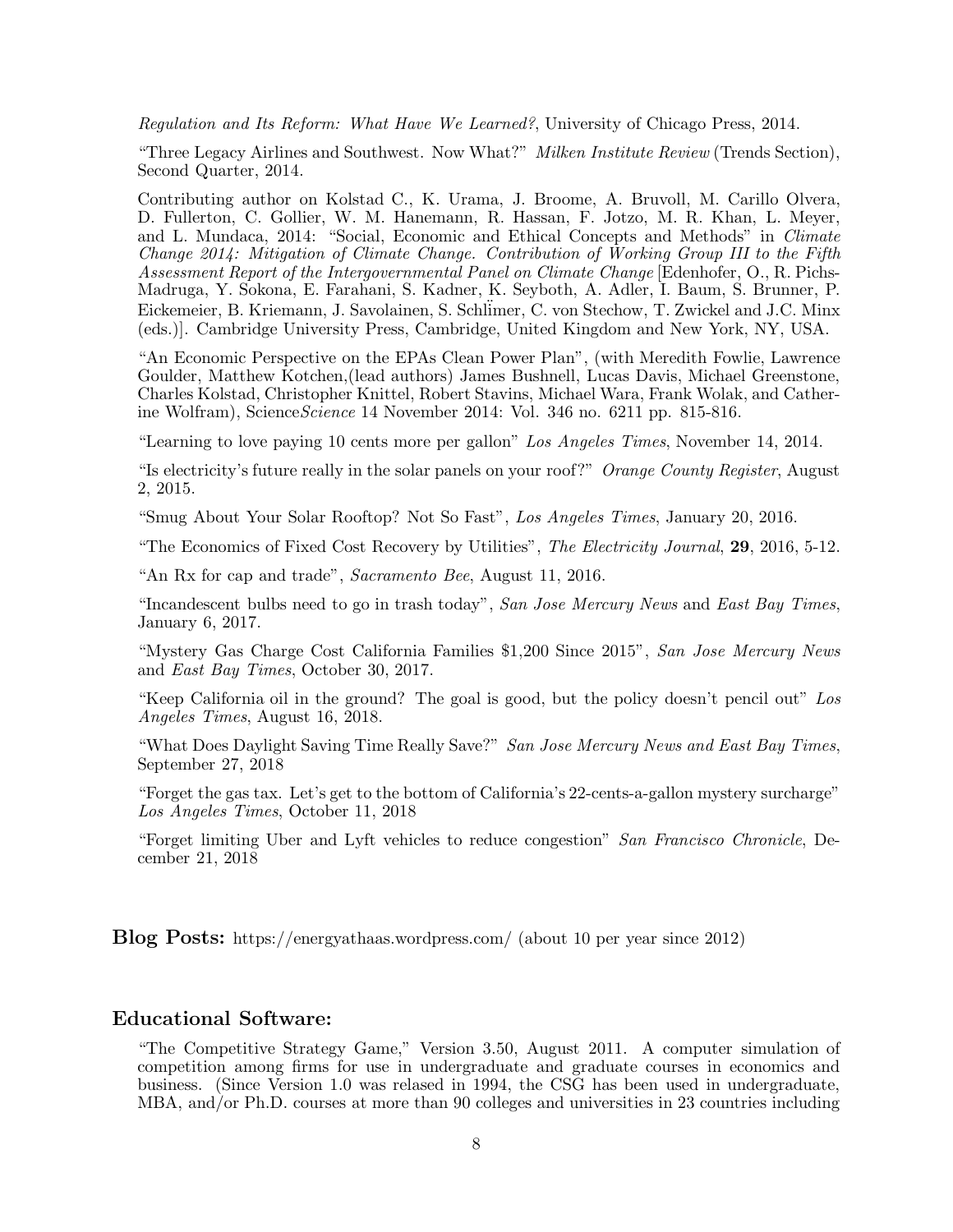U.C. Davis, U.C. Berkeley, U.C. Irvine, Stanford University, University of Michigan, Purdue University, M.I.T., University of Chicago, Yale University, and London Business School.) See http://csg.haas.berkeley.edu

"The OPEC Game," (with Jim Bushnell). A simulation of the world oil market in which student teams, each taking the position of one country in OPEC, make strategic decisions about oil production. Since its creation in 2001, the OPEC game has been used in three different courses at Berkeley and at Yale, Stanford, Texas A&M, UNC-Greensboro, and a number of other universities.

"The Electricity Strategy Game," (with Jim Bushnell). A simulation of a wholesale electricity market in which student teams decide how much to bid for portfolios of electricity generators and then how to bid that power into a wholesale market. The game can also be augmented to included a tradable permits market for greenhouse gas emissions. Since Since its creation in 2001, the ESG has been used at more than 20 universities including U.C. Berkeley, Northwestern, Texas A&M, Dartmouth, MIT, Wharton, Yale, University of Michigan, and Stanford.

# Recent Working Papers:

"Do Two Electricity Pricing Wrongs Make a Right? Cost Recovery, Externalities, and Efficiency", Energy Institute at Haas Working Paper #294, U.C. Berkeley, revised July 2019 (joint with James Bushnell), in submission.

"California's Cap-and-Trade Market Through 2030: A Preliminary Supply/Demand Analysis", Energy Institute at Haas Working Paper #281, July 2017 (joint with James Bushnell and Frank A. Wolak).

#### Not-So-Recent Working Papers:

"Report of the Market Simulation Group on Competitive Supply/Demand Balance in the California Allowance Market and the Potential for Market Manipulation", Energy Institute at Haas Working Paper #251, U.C. Berkeley, July 2014 (joint with James Bushnell, Frank A. Wolak, and Matthew Zaragoza-Watkins).

"Regional and Income Distribution Effects of Alternative Retail Electricity Tariffs," Energy Institute at Haas Working Paper #225, U.C. Berkeley, October 2011.

"Would Pricing Aviation GHGs Really Lower Efficiency or Profitability?: A Comment on Winchester et al, 'The Impact of Climate Policy on U.S. Aviation'," Energy Institute at Haas Working Paper #216, U.C. Berkeley, June 2011.

"An Index of Inter-City Business Travel for Use in Domestic Airline Competition Analysis", U.C. Berkeley, June 2010.

"The Implications of a Gasoline Price Floor for the California Budget and Greenhouse Gas Emissions," Center for the Study of Energy Markets Working Paper #182, University of California Energy Institute, revised December 2008.

"The Value (and Cost) of Time-Varying Electricity Production from Solar Photovoltaic Cells," Center for the Study of Energy Markets Working Paper #176, University of California Energy Institute, January 2008.

"Electricity Rate Structures and the Economics of Solar PV: Could Mandatory Time-of-Use Rates Undermine California's Solar Photovoltaic Subsidies?," Center for the Study of Energy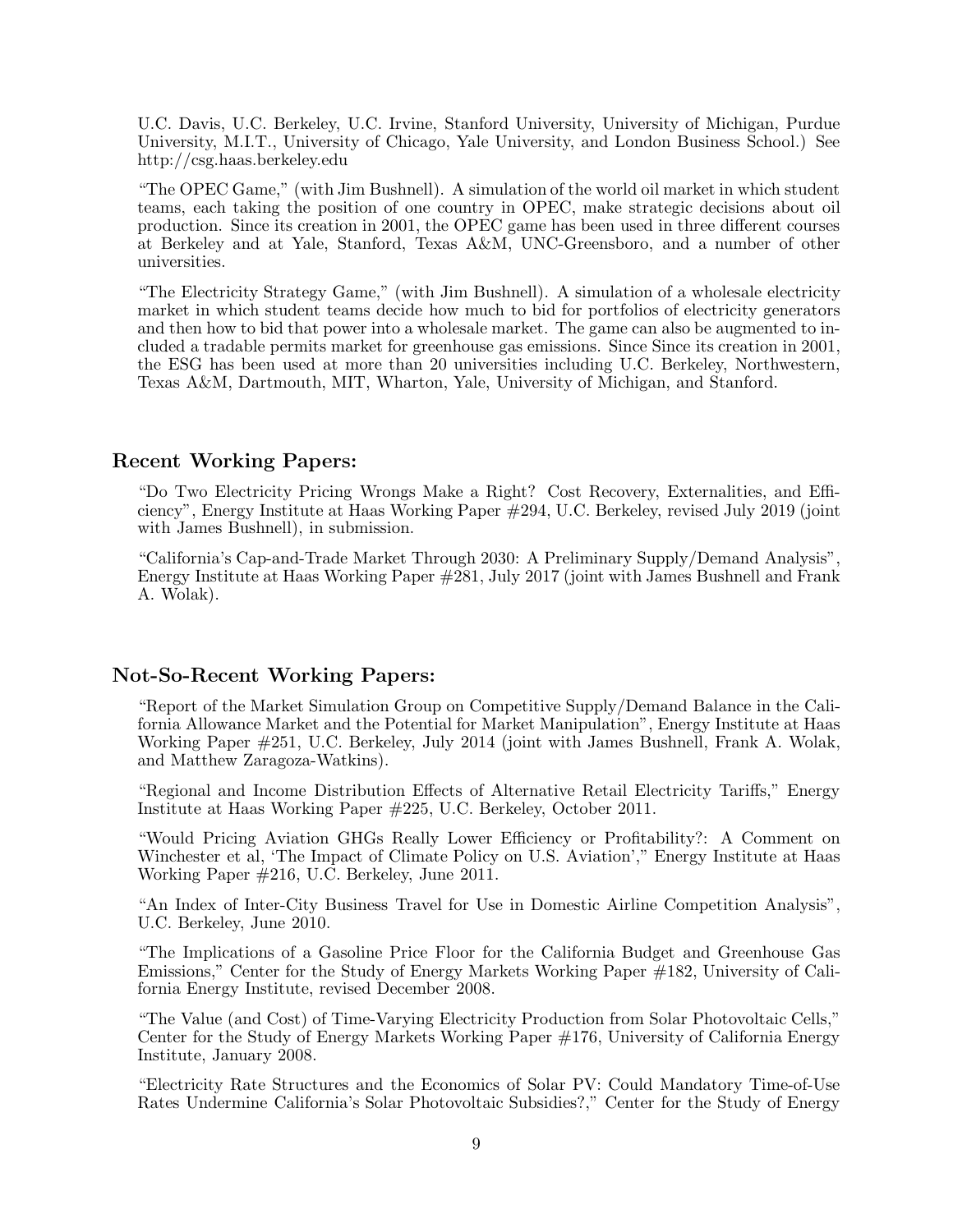Markets Working Paper #172, University of California Energy Institute, September 2007.

"U.S. Domestic Airline Pricing, 1995-2004," Competition Policy Center Working Paper CPC05- 48, University of California, Berkeley, January 2005.

"Retail Policies and Competition in the Gasoline Industry," (with James Bushnell) Center for the Study of Energy Markets Working Paper #144, University of California Energy Institute, May 2005.

"Market Power in California's Gasoline Market," (with James Bushnell and Matthew Lewis) Center for the Study of Energy Markets Working Paper #132, University of California Energy Institute, May 2004.

"Dynamic Pricing, Advanced Metering, and Demand Response in Electricity Markets," (with Michael Jaske and Arthur Rosenfeld), Center for the Study of Energy Markets Working Paper CSEM-105, University of California Energy Institute, October 2002. v

"Price Incentives for Fuel Switching: Did Price Differences Slow the Phase-Out of Leaded Gasoline?", POWER Working Paper PWP-010, University of California Energy Institute, April 1993.

## Recent Academic Presentations:

- 2003-04 National Bureau of Economic Research, UC Santa Barbara, Cal Tech, Wharton, International Industrial Organization Conference
- 2004-05 University of Michigan, UC Irvine, University of Florida, American Economics Association, UC Berkeley, UCEI Ninth Annual POWER Conference
- 2005-06 National Bureau of Economic Research, UC Berkeley, Berkeley-Stanford IOfest '05
- 2006-07 University of Michigan, University of Toronto, Northwestern University, UC Berkeley, UC Davis, Resources for the Future
- 2007-08 National Bureau of Economic Research, UC Berkeley, University of Michigan, UC Davis, UCEI Thirteenth Annual POWER Conference
- 2008-09 University of East Anglia, Stanford, NYU, USDOJ, IOfest '08, Rice, Texas A&M, Reed College, American Economics Association, Industrial Organization Society, Arizona State, University of Chicago, UCEI Fourteenth Annual POWER Conference, UC Santa Cruz, Yale, MIT
- 2009-10 National Bureau of Economic Research (3), Lawrence Berkeley National Lab, Columbia University
- 2010-11 International Monetary Fund (2), UCSD, UC Berkeley, Stanford, American Economics Association, UCEI Sixteenth Annual POWER Conference
- 2011-12 Federal Reserve of San Francisco, National Bureau of Economic Research, Harvard University, Duke University, UC Davis
- 2012-13 Carnegie-Mellon University, Case Western Reserve, U.S. Department of Justice, U.C. Berkeley, University of Alberta, Energy Institute at Haas Eighteenth Annual POWER Conference
- 2013-14 University of Chicago, University of Cape Town, NBER, U.C. Berkeley, Stanford, University of Hawaii, Arizona State University, Toulouse School of Economics, University of East Anglia
- 2014-15 Stanford University, University of Michigan, Duke University, Industrial Organization Society, Resources for the Future, USEPA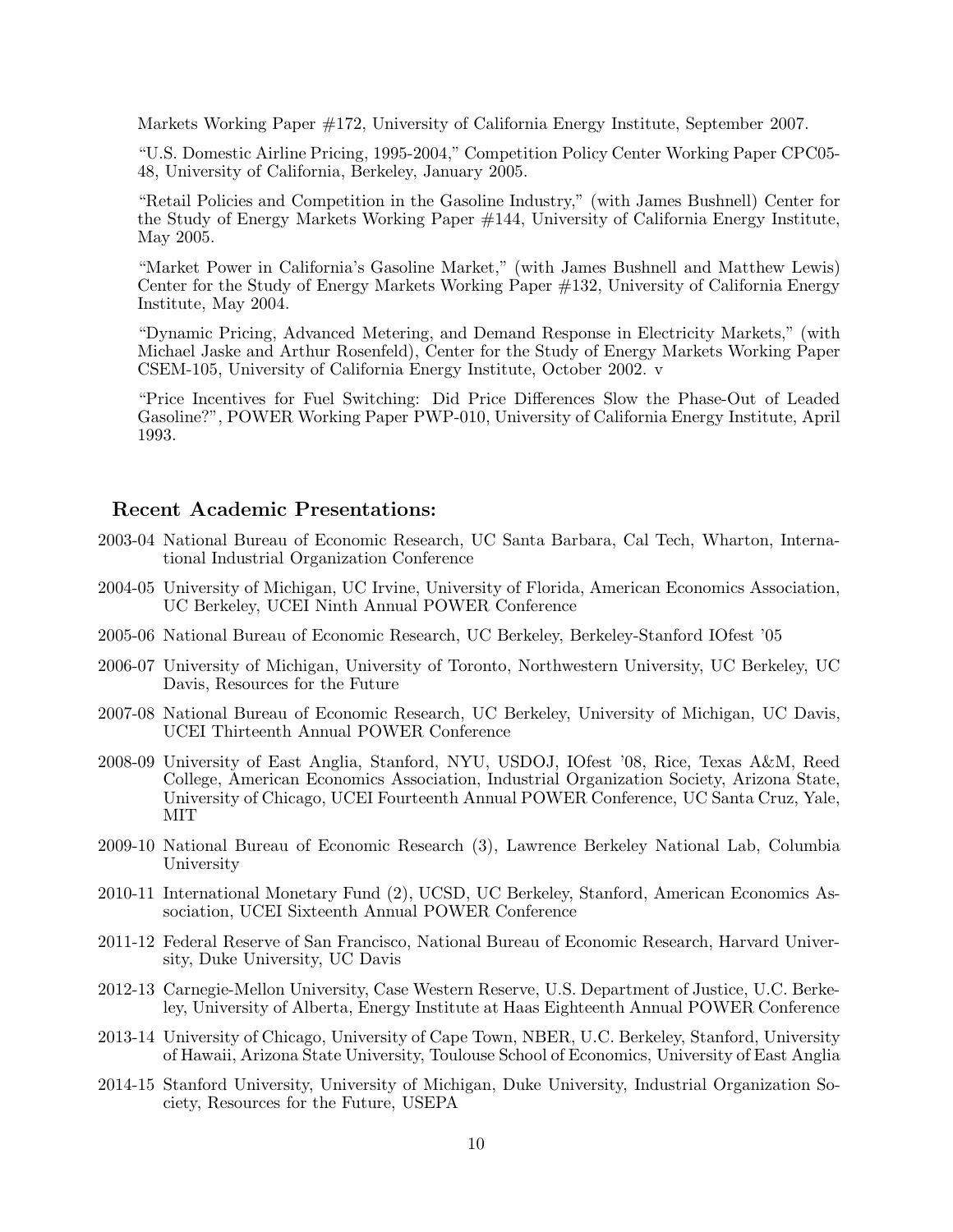- 2015-16 US Association for Energy Economics Annual Conference, University of Pittsburgh, University of Chicago (discussant), University of Arizona, Allied Social Science Association (discussant), Energy Institute at Haas POWER Conference, Sloan Foundation workshop, UC Berkeley, Association of Environmental and Resource Economists annual conference
- 2016-17 U.C. Berkeley, Northwestern, NBER, University of East Anglia
- 2017-18 U.C. Berkeley, University of Arizona, Berkeley-Stanford IOfest, NBER, Energy Institute at Haas POWER Conference
- 2018-19 University of Chicago, UC San Diego, University of Minnesota, Harvard, Association of Environmental and Resource Economists winter meeting

#### Recent Policy Presentations:

- 2003-04 Cornerstone conference on Market Manipulation, Haas Alumni Lunch, Oakland Rotary Club, Center for the Study of Electricity Markets, Foundation for American Communications, SF Public Utilities Commission, Northern California Power Agency, Pacific Gas & Electric Law Department, Haas Private Equity Conference, California Energy Commission, World Affairs Council, Power Association of Northern California, Electricity Consumers Research Council, American Society of Appraisers
- 2004-05 Rossmoor Democratic Club, Western Energy Institute, UC Berkeley Wellman Lunch, California Energy Commission, Haas Alumni Association of the South Bay, Discover Cal functions in LA and Irvine, Environmental Defense symposium, Power Systems Engineering Research Center, Public Utilities Research Center (Univ of Florida), National Association of Energy Service Companies, CleanTech Energy Investors
- 2005-06 Silicon Valley Leadership Group, Energy Producers and Users Group, Haas Katrina teachin, LA County Bar Association, Association of Bay Area Governments, California Manufacturing and Technology Association, Delta Phi Epsilon fraternity, California Republican Assembly Caucus, League of Women Voters, Haas Alumni Association of San Francisco
- 2006-07 Sacramento Economics Roundtable, Lawrence Berkeley National Lab Physics Department, Berkeley Breakfast Club, Berkeley Rotary Club, CSEM electricity policy conference, UCLA Anderson forecasting conference, UC Berkeley Homecoming, Communications Institute National Energy Symposium, UC Office of the President's Agriculture Advisory Committee, UC Berkeley Foundation Trustee's meeting, American Institute of Chemical Engineer's annual meetings, UC Santa Barbara Emerging Energy Technologies conference, ACG/Haas private equity conference, California Institute for Energy and the Environment, UC Berkeley Eneregy Symposium, Commonwealth Club, MSRI climate change symposium
- 2007-08 Hanson-Brigett energy forum, California Public Utilities Commission, American Society of Heating, Refrigerating and Air-Conditioning Engineers, California Energy Commission, Councels of the California Public Utilities Commission, Haas Orange County Alumni Association, CSEM electricity policy conference, Claremont McKenna College, Haas teach-in on economic downturn, Western Bar Association, BERC Energy Symposium, Golden Gate Society of Petroleum Engineers, BERC Symposium on Public Investment, Richmond Rotary, Power Association of Northern California, Haas Alumni Reunion, Haas EWMBA end-ofyear family day
- 2008-09 Haas Alumni Network–New York, Haas Alumni Network-Washington DC, Haas Alumni Network–Tokyo, Discover Cal–Redwood City, Discover Cal–Los Angeles, Calif. Manufacturers & Technology Association, UC Energy Institute, CalStart conference, Fueling California group, Berkeley Rotary Club, PG&E officers' retreat, Tesoro managers' dinner
- 2009-10 Jewish Community Center of the East Bay, Leadership California, UC Osher Lifelong Learning, Energy Institute at Haas Policy Conference, Haas Alumni Associatin of the South Bay,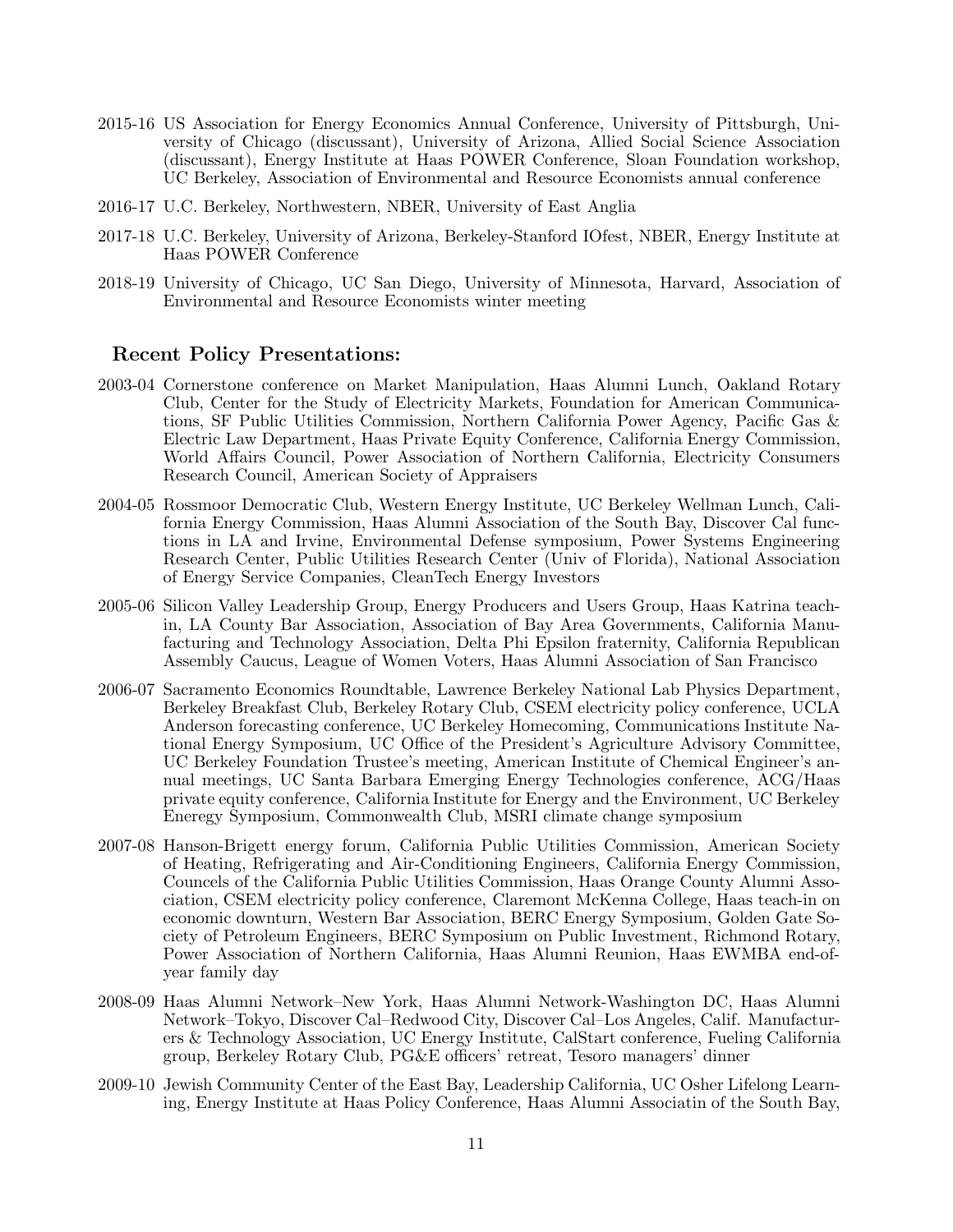Multi-scale Systems Center, California Energy Efficiency Industry Council, California Clean Energy Fund, BERC Cleantech Symposium, Intel Power conference, Haas Alumni Reunion, Haas Alumni Network–Los Angeles

- 2010-11 Goldman Sachs, ACEEE, PG&E, California Energy Commission, California Public Utilities Commission
- 2011-12 Commonwealth Club, Power Association of Northern California, National Association of Regulatory Utilities Commissioners, California Foundation for Environment and the Economy, Berkeley Energy and Resources Collaborative, Contra Costa Council of Industries, Fueling California Policy Conference on Low Carbon Fuel Standard
- 2012-13 Haas Homecoming, EPRI, UC Berkeley Travers Conference, Haas alumni reunion, Haas CRB ARCS conference, Resources for the Future
- 2013-14 Band of Angels investors meeting, California Public Utilities Commmission (2), MIT Center for Energy and Environmental Policy Research, U.C. Berkeley Alumni, U.C. Berkeley Emeritus Faculty Association, California Little Hoover Commission, Organization of Economic Cooperation and Development
- 2014-15 University of Michigan Ford School of Public Policy, Google, Iberdrola, Latham & Watkins (webinar on CA cap and trade), Berkeley/Albany/Emeryville League of Women Voters, Power Association of Northern California, Los Altos Morning Forum, Navigating the American Climate World Conference, US Association for Energy Economics - DC chapter, Sun Power
- 2015-16 Berkeley Breakfast Club, Conference of California Public Utilities Council,World Affairs Council of Sonoma, Citizens' Climate Lobby, Haas alumni of the East Bay, Sacramento Municipal Utility District
- 2016-17 Chicago conference on electricity distribution, Sierra Club, World Affairs Council, University of Hawai'i, California state legislature (2), California Foundation for the Environment and the Economy, Power Association of Northern California
- 2017-18 Alameda Municipal Power Board, Panetta Institute, Carbon Market Compliance Association, California Foundation for the Environment and the Economy, Commonwealth Club, California Public Utilities Commission (2), California State Legislature (2), Haas Alumni Reunion
- 2018-19 California Air Resources Board, Brookings/UC Berkeley Global Climate Action Summit, University of Chicago, Harvard, Berkeley Rotary Club
- 2019-20 California Air Resources Board (2), London School of Economics Bay Area Alumni, California Energy Commission

## Selected Professional Activities:

Testified before U.S. House of Representatives, Subcommittee on Aviation on proposals for market allocation of airport landing and takeoff slots at 'slot-constrained' airports  $(\bar{9}/85)$ .

Member of National Academy of Sciences panel examining the impacts of regulatory reform  $(10/88).$ 

Co-organizer and participant in Department of Transportation seminar on airline policy, including D.O.T. Secretary Skinner and Assistant Secretary Shane, (2/91).

Participant in Department of Transportation briefing on airline policy for D.O.T. Secretary Card and Assistant Secretary Shane, (8/92).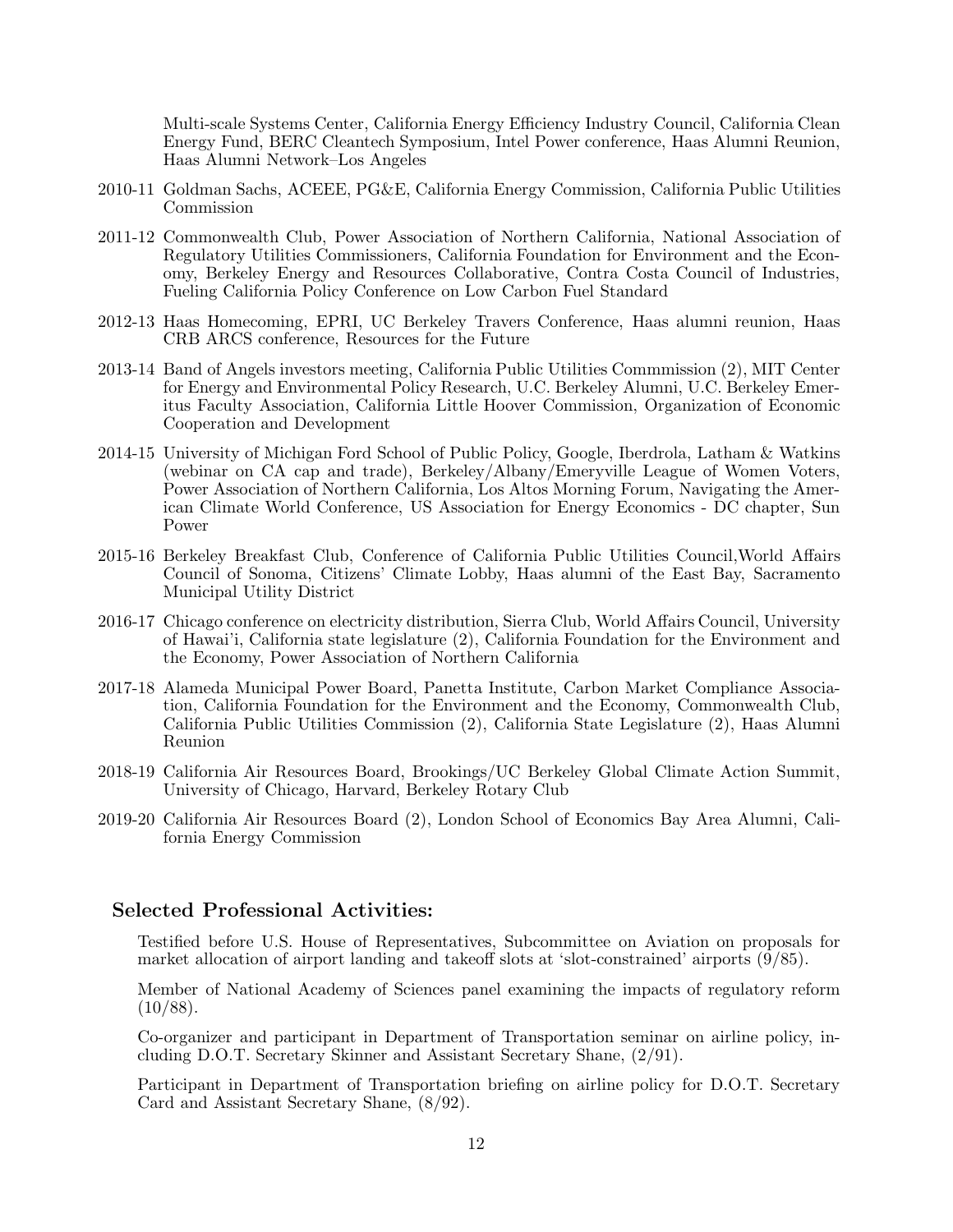Co-organizer and Chair of National Bureau of Economic Research conference on "Cooperation, Coordination, and Collusion Among Firms," (5/93).

Testified before California joint legislative committee on electricity rates and the restructuring of the California electricity industry (10/94).

Organizer of the winter meeting of the National Bureau of Economic Research Program in Industrial Organization (2/95).

Testified before the California Little Hoover Commission on regulation of the California electricity industry (3/96).

Co-organizer (with Ben Hermalin) of IOfest '96 — the first joint Berkeley-Stanford conference in industrial organization (4/96).

Testified before the Minnesota state legislature on airfares at Minneapolis/St. Paul Airport  $(6/96)$ .

Testified before the California state legislature on market power in the California gasoline markets and the implementation of state-mandated reformulated gasoline (10/96).

Co-organizer (with Ben Hermalin) of IOfest '97 — the third annual joint Berkeley-Stanford conference in industrial organization (10/97).

Testified before a committee of the Transportation Research Board on competition in the U.S. Airline Industry (1/99)

Testified before the California state legislature on oversight and market power in the California electricity markets (3/99).

Testified before the California state legislature on California gasoline prices and markets (4/99 and 6/99).

Organizer of IOfest '99 — the fifth annual joint Berkeley-Stanford conference in industrial organization (10/99).

Testified before the California state legislature on legislative proposals to mitigate gasoline price spikes  $(3/00$  and  $4/00$ .

Testified before the California state legislature on proposals to lower electricity prices and increase supplies (8/00).

Testified before the California state legislature on California electricity crisis (2/01).

Testified before the California state legislature on market manipulation in the California electricity market (5/01).

Testified before the U.S. Senate Committee on Governmental Affairs on the California electricity crisis  $(6/01)$ .

Organizer of IOfest '01 — the seventh annual joint Berkeley-Stanford conference in industrial organization (10/01).

Testified before the California state legislature on implementing real-time electricity pricing  $(6/02)$ .

Organizer of IOfest '03 — the ninth annual joint Berkeley-Stanford conference in industrial organization (10/03).

Testified before the California state legislature on California gasoline prices (12/03).

Co-organizer (with Alan Sorensen) of the winter meeting of the National Bureau of Economic Research program in Industrial Organization (2/04).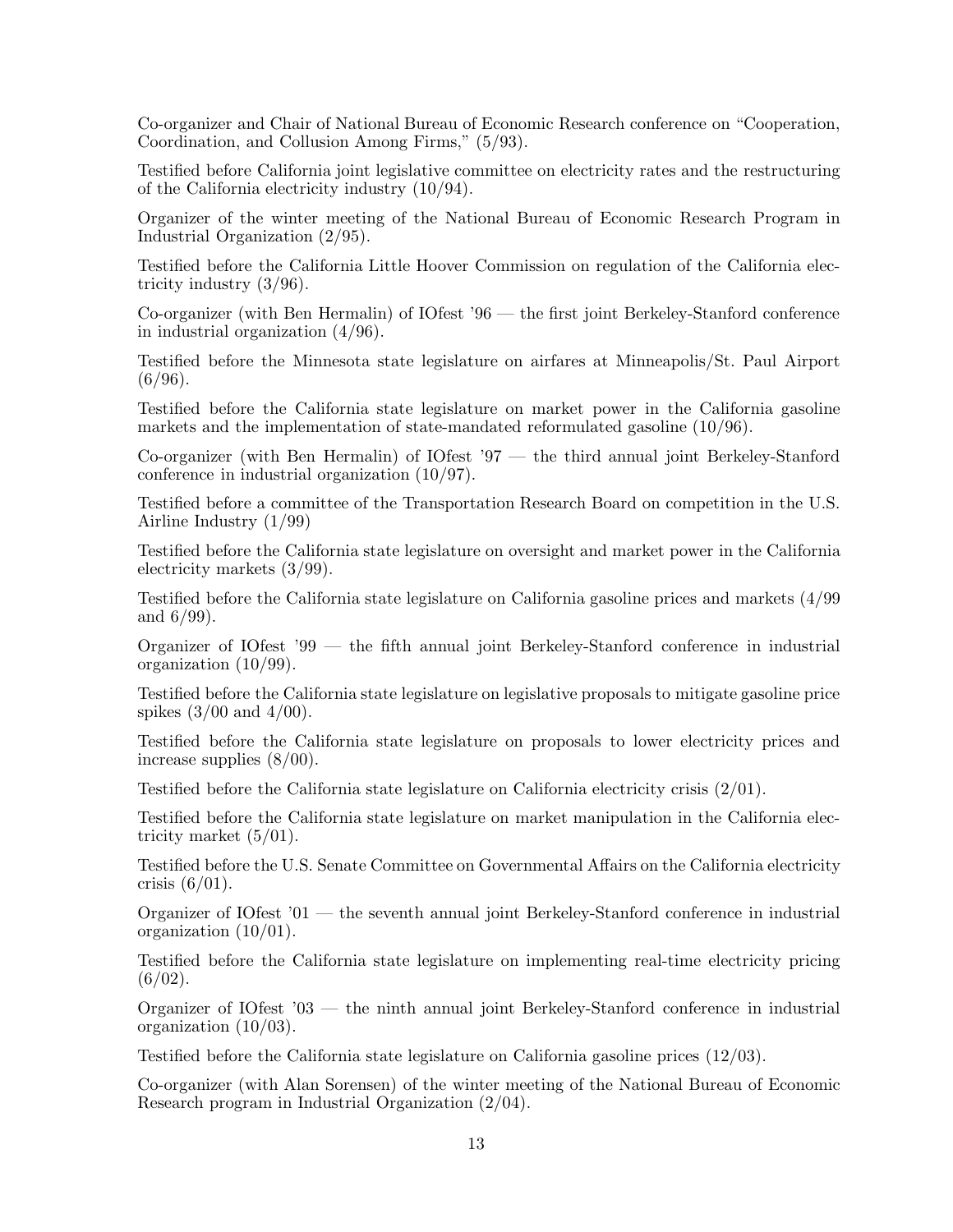Co-organizer (with Catherine Wolfram) of IOfest '05 — the eleventh annual joint Berkeley-Stanford conference in industrial organization (10/05).

Testified before the U.S. Senate Judiciary Committee on competition in the oil refining sector  $(3/06).$ 

Organizer of inaugural CSEM oil/gasoline conference (12/06).

Organizer of IOfest '07 — the 13th annual joint Berkeley-Stanford conference in industrial organization (10/07).

Testified before California Assembly on Fuel Prices (10/08).

Testified before California Committee on the Twenty-First Century Economy about raising revenues through taxes on externalities (3/09).

Co-organizer (with Dennis Carlton) of NBER Universities Research Conference on "Competition and Government Intervention in the Airline Industry" (5/09).

Organizer of IOfest '11 — the 17th annual joint Berkeley-Stanford conference in industrial organization (10/11).

Testified before California Assembly and CPUC on research and privacy issues related to energy consumption data (9/13).

Co-organizer (with Ben Handel) of IOfest '13 — the 19th annual joint Berkeley-Stanford conference in industrial organization (11/13).

Co-organizer (with Ben Handel) of NBER winter meeting of Industrial Organization program  $(1/14).$ 

Organizer or co-organizer of annual Energy Institute POWER research conference on energy markets and regulation (1996-2014).

Co-organizer (with Ben Handel) of IOfest '15 — the 21st annual joint Berkeley-Stanford conference in industrial organization (10/15).

Testified before California State Assembly on legislation to modify Bagley-Keane open meeting  $law, 4/18.$ 

#### Executive Education Teaching:

"Fundamentals of Electricity Markets," 2-day course taught with James Bushnell (1/03, 1/04, 9/04, 1/05, 1/06, 1/07, 1/08, 3/09)

"Advanced Topics in Electricity Markets," 1-day course taught with James Bushnell (3/07)

"Economic Fundamentals of Energy and the Environment," 2-day course taught with James Bushnell (4/07, 3/08, 3/09, 6/10, 7/12, 3/13, 9/13, 8/14, 5/16, 12/16, 9/17, 6/18, 10/19)

Stanford Hoover Summer Teaching Institute on the Economics and Politics of Regulation (module on Energy and Environmental economics), 8/14, 8/15, 8/16, 8/17, 8/18

#### Dissertations Advised:

#### Chair or Co-Chair

Victor Stango, Department of Economics (UC Davis), 1995, chair David Andrade, Department of Economics (UC Davis), 1997, chair Christopher Knittel, Department of Economics, 1999, co-chair